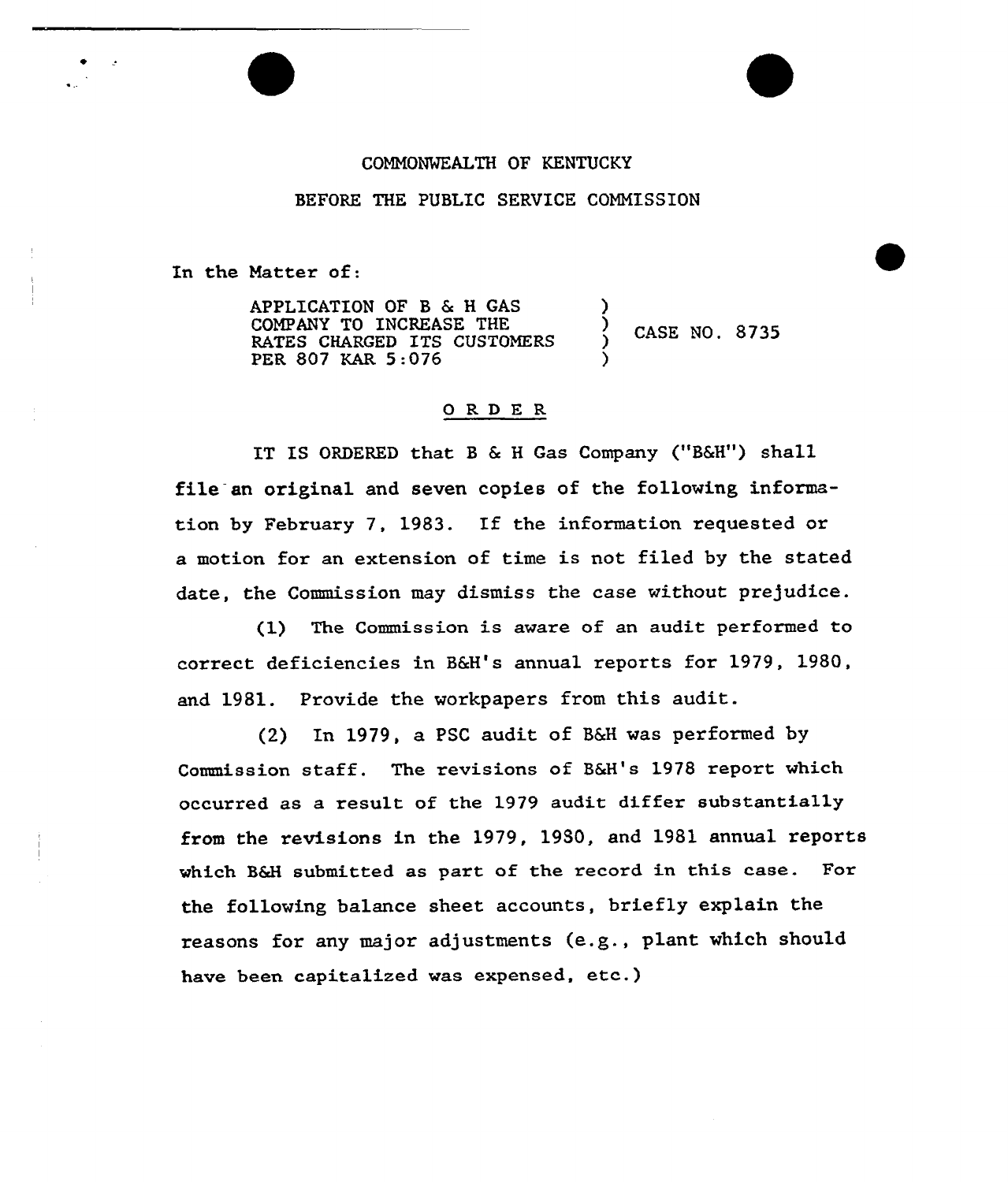| Account                            | PSC Audit<br>Bal. 12/31/78 | <b>B&amp;H 1978</b><br>$A/R - Ba1. 1/1/79$ |
|------------------------------------|----------------------------|--------------------------------------------|
| Meas. & Reg. Equip $(4378)$        | \$36,289                   | \$56,060                                   |
| Transp. & Power Equip (#392, #396) | 11,345                     | 7,845                                      |
| Intangible Plant $(\#301)$         | $-0-$                      | 10,000                                     |
| Common Stock $(*201)$              | 15,000                     | 8,000                                      |
| Retained Earnings (#216)           | 13,845                     | 4,761                                      |
| Other L. T. Debt $(\#224)$         | 41,636                     | 51,538                                     |
| Gas Plant Acq. Adj. $(\#114)$      | 38,504                     | 33,408                                     |

(3) Certain items in the revised reports do not agree with each other, particularly with regards to accumulated provisions for depreciation, depletion, and amortization of gas utility plant on pages <sup>4</sup> and 6. For instance in 1979 the year-end balance of accumulated provision for depreciation, depletion, and amortization (page 2, line 6) was \$55,289. This amount should also appear on page 4, line 33, as well as on page 6, line 25. Also, the schedule on page <sup>4</sup> "Detail of Accumulated Provision for Depreciation, Depletion, and Amortization of Gas Utility Plant" should contain accumulated depreciation and amortization figures, rather than the depxeciation expense and amortization expense figures which are given in the revised reports.

(A) The following is an attempted revision of the "Accumulated Provisions" schedule on page 6, using figures found elsewhere in the reports. Included are the lines where these figures properly belong.

 $-2-$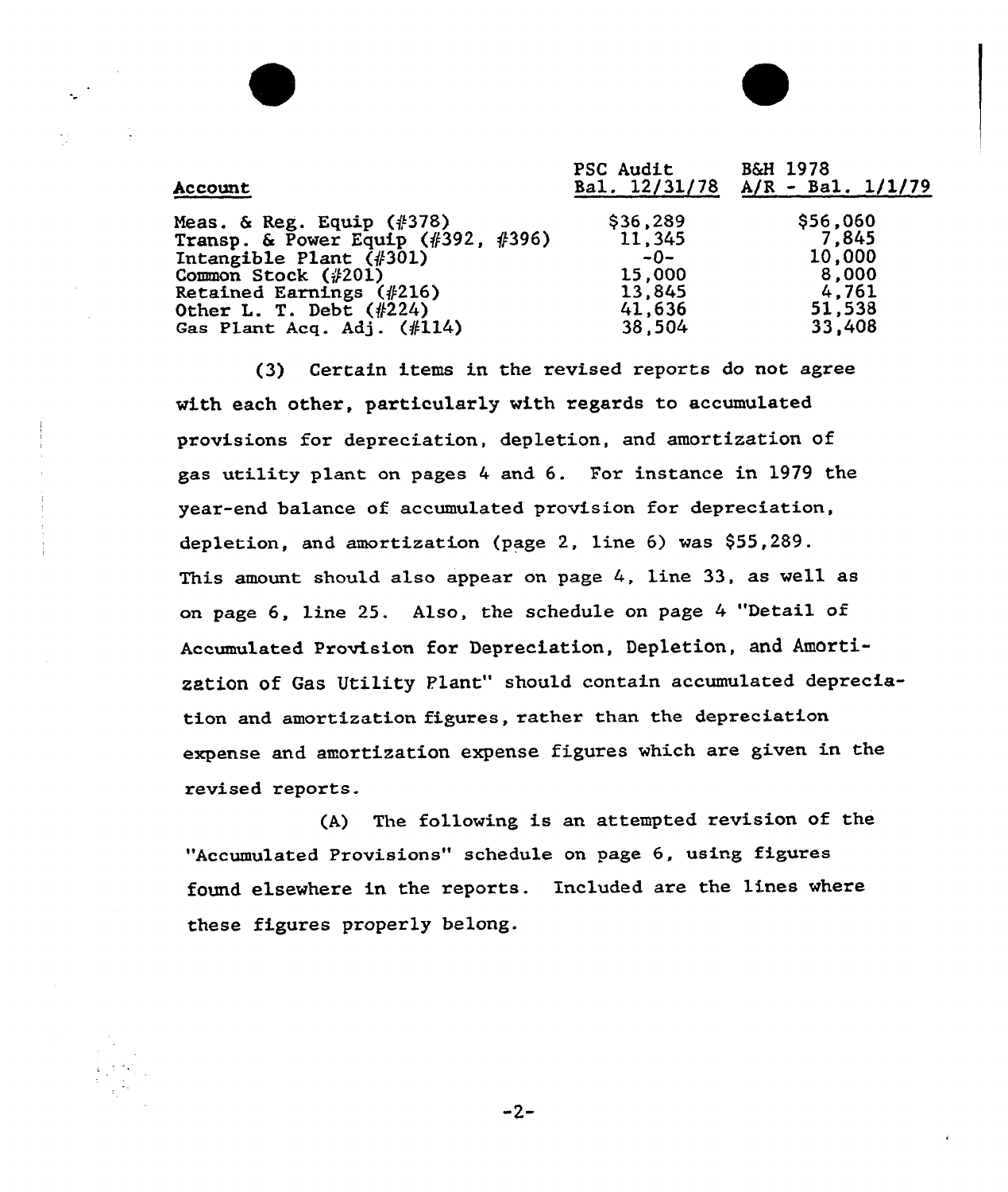

Accumulated Provision for Depreciation, Depletion and Amortization of Gas Utility Plant, 1978 - 1981 page 6 Balance beginning of year <sup>1979</sup> (line 1) Accruals for year: \$49,431.90

| $\frac{1}{2}$                                     |             |
|---------------------------------------------------|-------------|
| Depreciation (line 3, 1979)                       | 2,972.05    |
| Amortization (line 5, 1979)                       | 3,340.78    |
| Net Charge - Plant Retired (line 19)              | (455.50)    |
| Balance end of 1979 (line 25), beg. 1980 (line 1) | 55,289.23   |
| Depreciation (line 3, 1980)                       | 3,066.45    |
| Amortization (line 5, 1980)                       | 3,340.78    |
| Balance end of 1980 (line 25), beg. 1981 (line 1) | 61,696.46   |
| Depreciation (line 3, 1981)                       | 2,825.64    |
| Amortization (line 5, 1981)                       | 3,340.78    |
| Balance end of 1981 (line 25)                     | \$67,862.88 |

Provide verification that this revision is correct or provide any changes which are necessary.

(B) The accumulated depreciation and the accumulated amortization of acquisition adjustment are needed in the "Detail of Accumulated Provision" schedule on page 4. Provide these amounts for 1979, 1980, and 1981.

(C) The 1979 report shows a charge for plant retired of \$455.50 under the "Accumulated Provision" schedule on page 6. However there is no corresponding entry for the retirement of this plant in the asset accounts on page 5. Briefly explain this retirement and provide the corresponding entry.

(4) The total revenue increase requested is \$39,673 according to exhibit 1, schedule 1 of the application. However, the requested increase is listed as \$38,286 on page <sup>4</sup> of the application. Provide a reconciliation of the difference between these two figures.

 $-3-$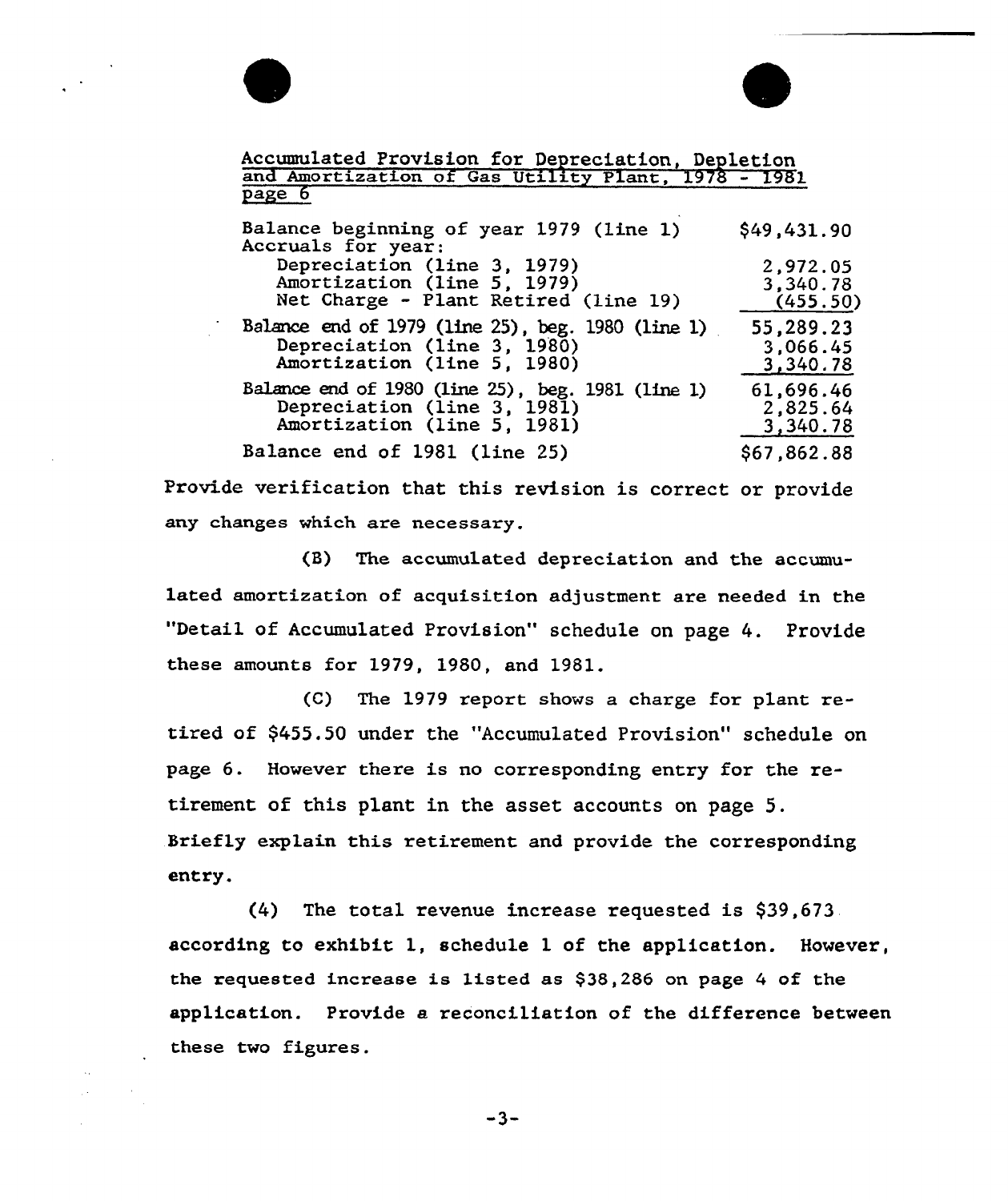(5) According to exhibit l, schedule 6, of the application, line loss is estimated to be approximately 20 percent. Is B&H aware of the Commission's policy that 5 percent line loss is the maximum amount allowable for rate-making purposes for gas utilities? Do you understand and agree with the Commission's policy? If not, why?

 $(6)$  In Appendix A of the application, B&H proposes a \$2,500 insurance adjustment for liability insurance. Provide the insurance company's estimate of this cost when available. Also, briefly explain if B&H contacted more than one insurance company in an effort to find less expensive rates. List the other companies contacted and the annual estimates quoted.

(7) In Appendix A of the application B&H explains its adjustment to administrative and general salaries of \$16,375. Regarding this adjustment, provide the following:

(A) An exp1anation of how the adjusted salaries expense of \$24,000 was arrived at as reasonable compensation for the duties performed.

(8) An explanation of some of the present duties of the officers and the additional duties which will be performed if they devote <sup>100</sup> percent of their time to 86H operations. Also explain how these duties relate to Commission regulations.

(C) An explanation of the number of hours per week which the officers previously devoted to B6H's operations and an estimate of the hours per week which will be devoted to B&H operations in the future.

-4-